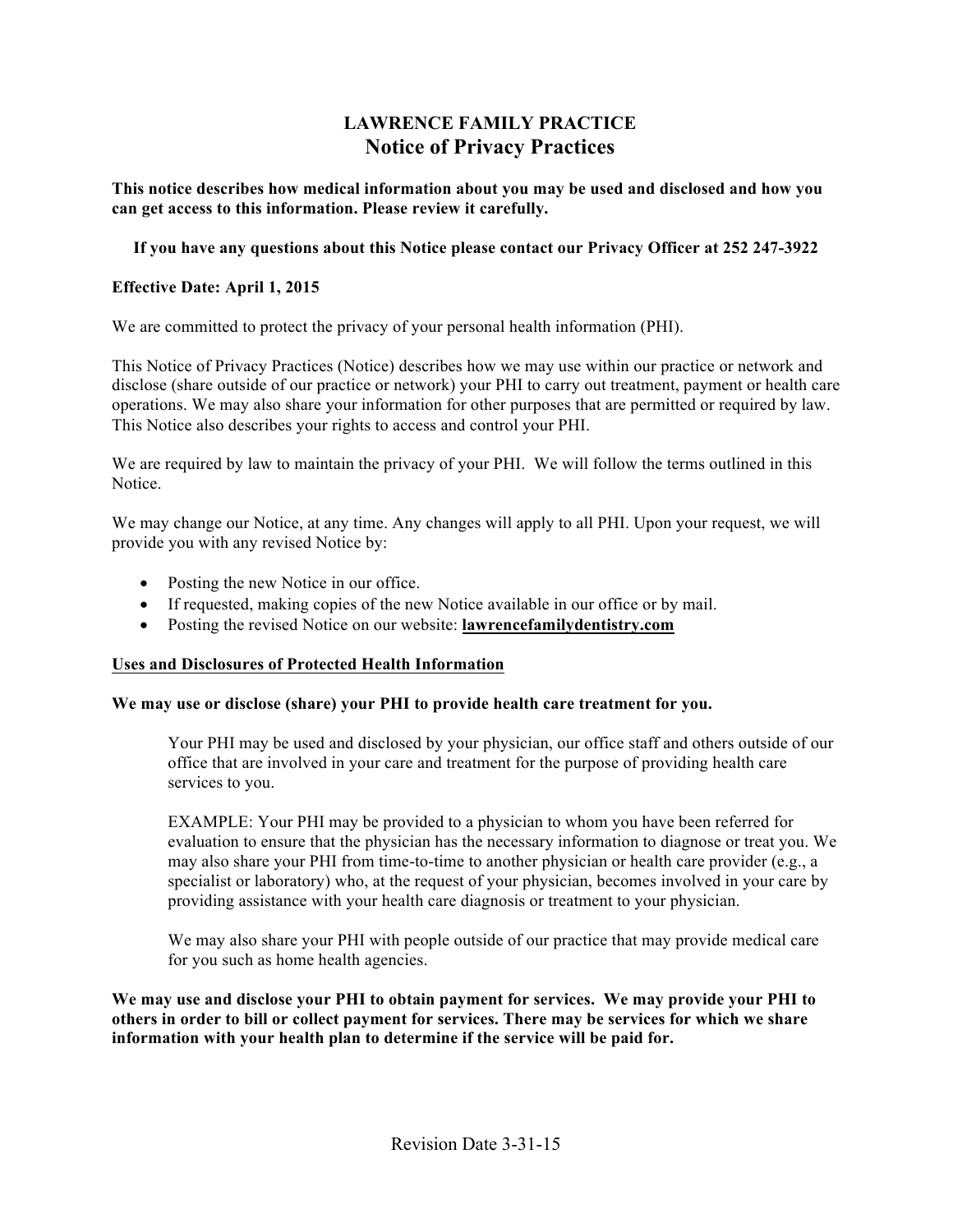PHI may be shared with the following:

- Billing companies
- Insurance companies, health plans
- Government agencies in order to assist with qualification of benefits
- Collection agencies

EXAMPLE: You are seen at our practice for a procedure. We will need to provide a listing of services such as x-rays to your insurance company so that we can get paid for the procedure. We may at times contact your health care plan to receive approval PRIOR to performing certain procedures to ensure the services will be paid for. This will require sharing of your PHI.

## **We may use or disclose, as-needed, your PHI in order to support the business activities of this practice which are called health care operations.**

# EXAMPLES:

- Training students, other health care providers, or ancillary staff such as billing personnel to help them learn or improve their skills.
- Quality improvement processes which look at delivery of health care and for improvement in processes which will provide safer, more effective care for you.
- Use of information to assist in resolving problems or complaints within the practice.

# **We may use and disclosure your PHI in other situations without your permission:**

- If required by law: The use or disclosure will be made in compliance with the law and will be limited to the relevant requirements of the law. For example, we may be required to report gunshot wounds or suspected abuse or neglect.
- Public health activities: The disclosure will be made for the purpose of controlling disease, injury or disability and only to public health authorities permitted by law to collect or receive information. We may also notify individuals who may have been exposed to a disease or may be at risk of contracting or spreading a disease or condition.
- Health oversight agencies: We may disclose protected health information to a health oversight agency for activities authorized by law, such as audits, investigations, and inspections. Oversight agencies seeking this information include government agencies that oversee the health care system, government benefit programs, other government regulatory programs and civil rights laws.
- Legal proceedings: To assist in any legal proceeding or in response to a court order, in certain conditions in response to a subpoena, or other lawful process.
- Police or other law enforcement purposes: The release of PHI will meet all applicable legal requirements for release.
- Coroners, funeral directors: We may disclose protected health information to a coroner or medical examiner for identification purposes, determining cause of death or for the coroner or medical examiner to perform other duties authorized by law
- Medical research: We may disclose your protected health information to researchers when their research has been approved by an institutional review board that has reviewed the research proposal and established protocols to ensure the privacy of your protected health information.
- Special government purposes: Information may be shared for national security purposes, or if you are a member of the military, to the military under limited circumstances.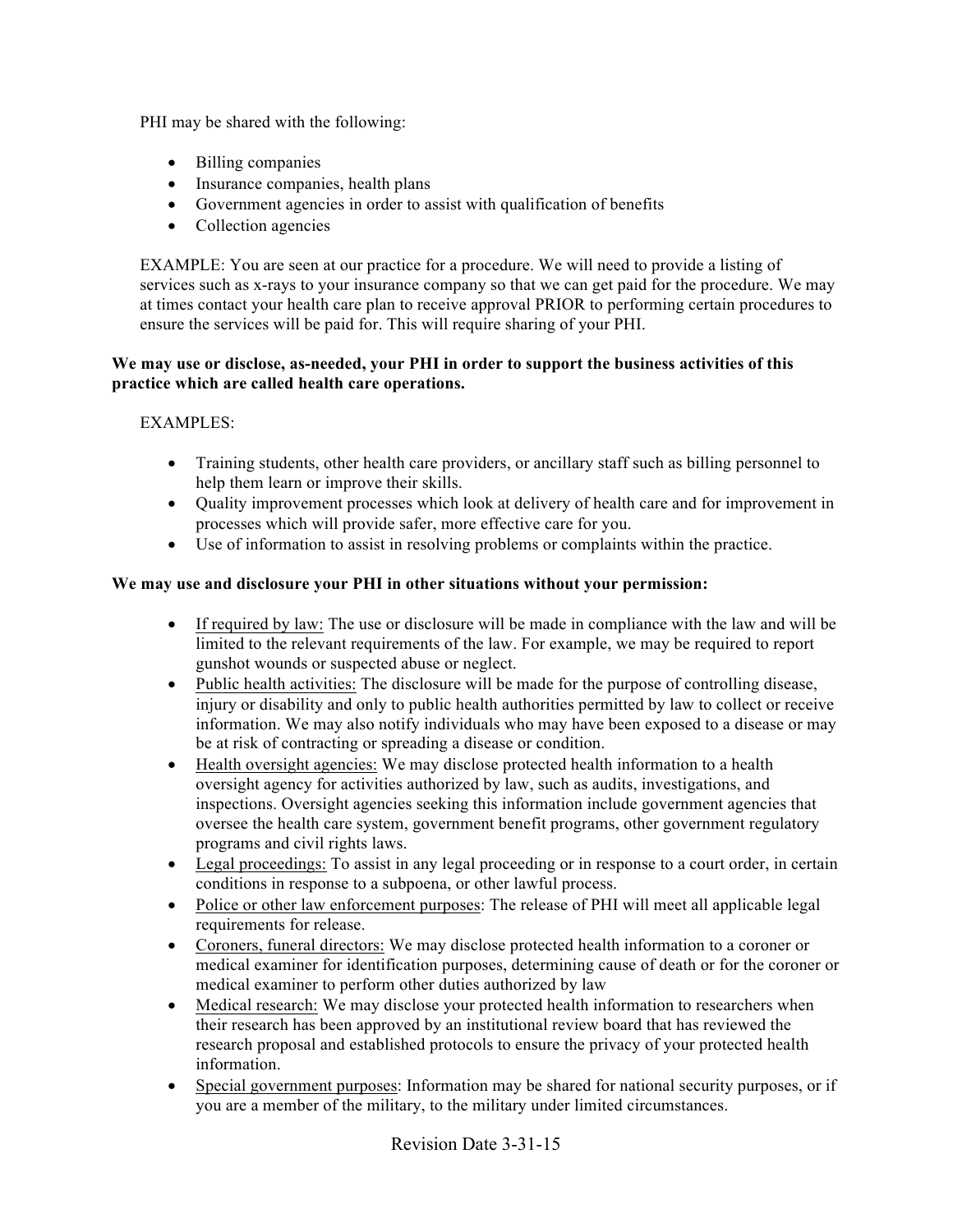- Correctional institutions: Information may be shared if you are an inmate or under custody of law which is necessary for your health or the health and safety of other individuals.
- Workers' Compensation: Your protected health information may be disclosed by us as authorized to comply with workers' compensation laws and other similar legally-established programs.

## **Other uses and disclosures of your health information.**

Business Associates: Some services are provided through the use of contracted entities called "business associates". We will always release only the minimum amount of PHI necessary so that the business associate can perform the identified services. We require the business associate(s) to appropriately safeguard your information. Examples of business associates include billing companies or transcription services.

Health Information Exchange: We may make your health information available electronically to other healthcare providers outside of our facility who are involved in your care.

Treatment alternatives: We may provide you notice of treatment options or other health related services that may improve your overall health.

Appointment reminders: We may contact you as a reminder about upcoming appointments or treatment.

### **We may use or disclose your PHI in the following situations UNLESS you object.**

- We may share your information with friends or family members, or other persons directly identified by you at the level they are involved in your care or payment of services. If you are not present or able to agree/object, the healthcare provider using professional judgment will determine if it is in your best interest to share the information. For example, we may discuss post procedure instructions with the person who drove you to the facility unless you tell us specifically not to share the information.
- We may use or disclose protected health information to notify or assist in notifying a family member, personal representative or any other person that is responsible for your care of your location, general condition or death.
- We may use or disclose your protected health information to an authorized public or private entity to assist in disaster relief efforts.

### **The following uses and disclosures of PHI require your written authorization:**

- Marketing
- Disclosures of for any purposes which require the sale of your information

### All other uses and disclosures not recorded in this Notice will require a written authorization from you or your personal representative.

Written authorization simply explains how you want your information used and disclosed. Your written authorization may be revoked at any time, in writing. Except to the extent that your doctor or this practice has used or released information based on the direction provided in the authorization, no further use or disclosure will occur.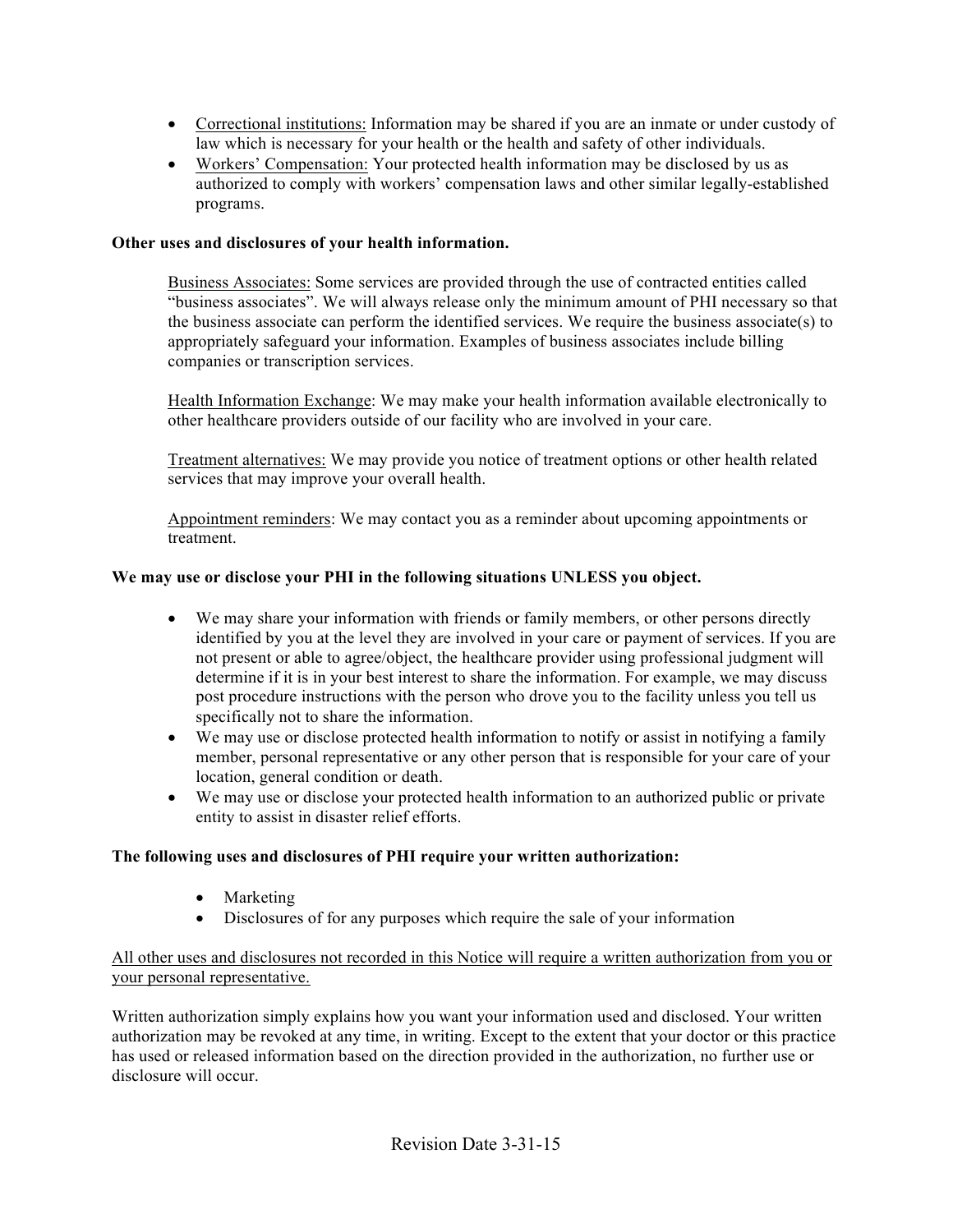## **Your Privacy Rights**

You have certain rights related to your protected health information. All requests to exercise your rights must be made in writing. Contact our privacy officer for a written request document.

#### **You have the right to see and obtain a copy of your protected health information.**

This means you may inspect and obtain a copy of protected health information about you that is contained in a designated record set for as long as we maintain the protected health information. If requested we will provide you a copy of your records in an electronic format. There are some exceptions to records which may be copied and the request may be denied. We may charge you a reasonable cost based fee for a copy of the records.

### **You have the right to request a restriction of your protected health information.**

You may request for this practice not to use or disclose any part of your protected health information for the purposes of treatment, payment or healthcare operations. We are not required to agree with these requests. If we agree to a restriction request we will honor the restriction request unless the information is needed to provide emergency treatment.

**There is one exception**: we must accept a restriction request to restrict disclosure of information to a health plan if you pay out of pocket in full for a service or product unless it is otherwise required by law.

#### **You have the right to request for us to communicate in different ways or in different locations.**

We will agree to reasonable requests. We may also request alternative address or other method of contact such as mailing information to a post office box. We will not ask for an explanation from you about the request.

### **You may have the right to request an amendment of your health information.**

You may request an amendment of your health information if you feel that the information is not correct along with an explanation of the reason for the request. In certain cases, we may deny your request for an amendment at which time you will have an opportunity to disagree.

#### **You have the right to a list of people or organizations who have received your health information from us.**

This right applies to disclosures for purposes other than treatment, payment or healthcare operations. You have the right to obtain a listing of these disclosures that occurred after April 14, 2003. You may request them for the previous six years or a shorter timeframe. If you request more than one list within a 12 month period you may be charged a reasonable fee.

### **Additional Privacy Rights**

- You have the right to obtain a paper copy of this notice from us, upon request. We will provide you a copy of this Notice the first day we treat you at our facility. In an emergency situation we will give you this Notice as soon as possible.
- You have a right to receive notification of any breach of your protected health information.